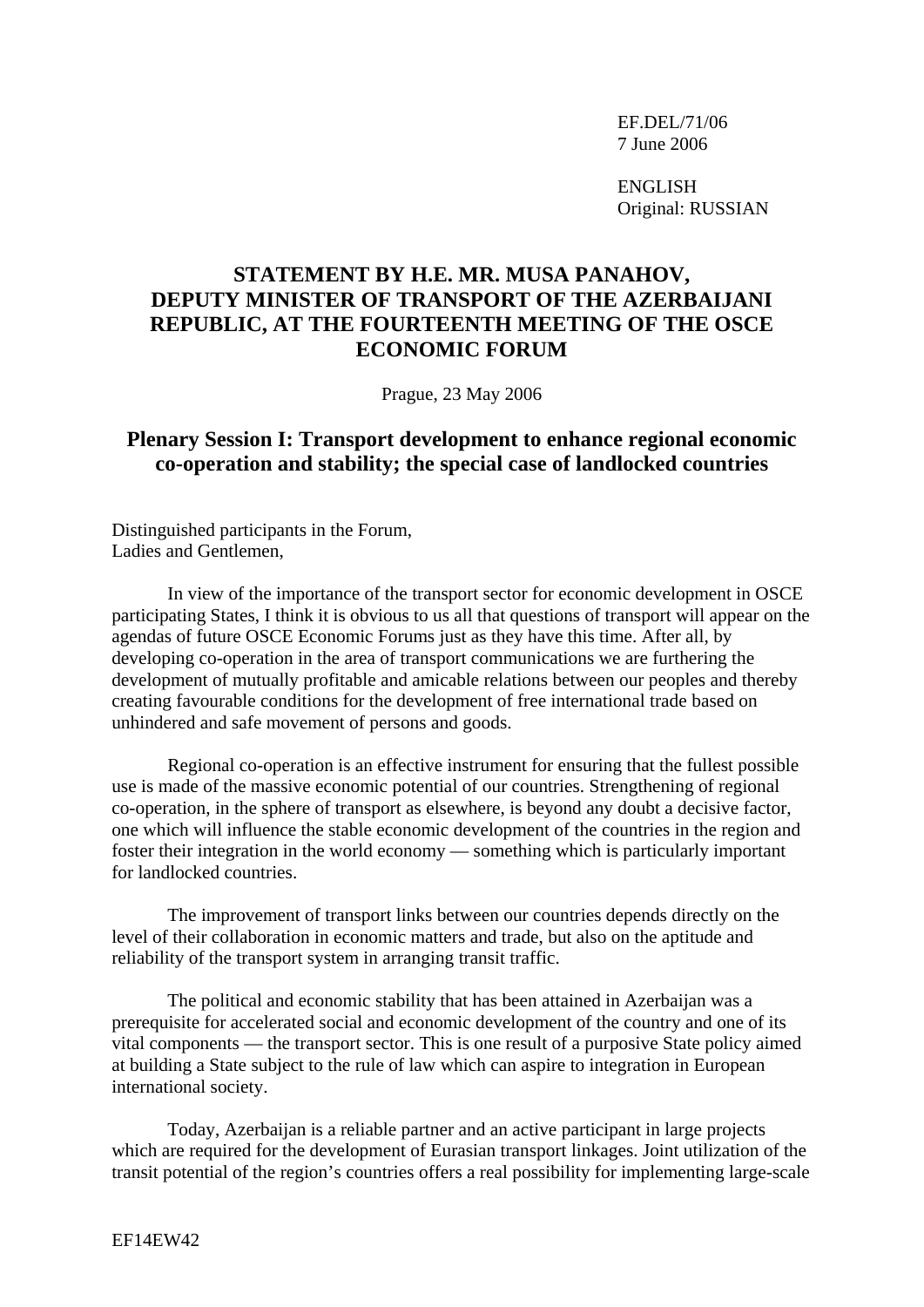international projects. Constituting as it does a natural bridge between Europe and Asia, Azerbaijan is involved in the transport of cargoes via the international transport corridors — "West–East" (TRACECA) and "North–South".

 One of the important aspects of purposive development of trade and economic relations between our countries lies in the creation of effective regional links which make it possible to expedite the transfer of goods and services, reduce the costs of commerce, enhance the efficiency and safety of transport operations and simplify customs and border procedures.

 Questions of ensuring safety and adequate environmental protection in transport should be considered in the context of simplifying trade relations, increasing import-export turnover and developing cultural exchanges between countries, and the creation of non-physical barriers at border crossings should be avoided.

 As a landlocked country, Azerbaijan attributes particular significance to the development of effective and safe transport connections that make it possible to reach international markets. Because of existing regional conflicts, in particular Armenia's aggression and occupation of 20 per cent of our country's territory, which has involved the destruction of transport infrastructure in the occupied regions, Azerbaijan's access to trans-European transport networks via the Transport Corridor Europe–Caucasus–Asia (TRACECA) has been limited for more than 15 years now, and we are unable to make full use of the North-South transport corridor as well.

 Given the situation that has arisen, Azerbaijan, in order to gain secure and unhindered access to world markets and implement the Almaty Programme of Action, has become an active participant in some of the largest regional transport and power projects. These involve:

- Transport of hydrocarbon resources of the Caspian Sea and of the Central Asian region to European markets through the Baku–Tbilisi–Djeikhan oil pipeline, which is to be put in service in July of this year at Djeikhan, and the Baku–Tbilisi–Erzerum gas pipeline, construction of which will be completed this year;
- Establishment of a new direct rail link Istanbul–Kars–Akhalkalaki–Tbilisi–Baku in connection with the TRACECA transport corridor provides a connection to pan-European routes; and
- Construction of a railway line Kazvin–Resht–Astara (Iran)–Astara (Azerbaijan) for service in connection with the North-South transport corridor.

 These projects are in line with the goals of the Trans-European transport network and the European Neighbourhood policy; they are based on purely economic considerations and pass through regions of obvious social and economic interest, creating the conditions needed for the development of the peripheral regions of participating States.

 Political stability and peace are the essential conditions for economic prosperity and security and I am firmly convinced that peaceful settlement of all regional conflicts in the very near future will offer reliable guarantees of development and security in the region. I should also like to mention that Azerbaijan is ready to engage in co-operation with all States